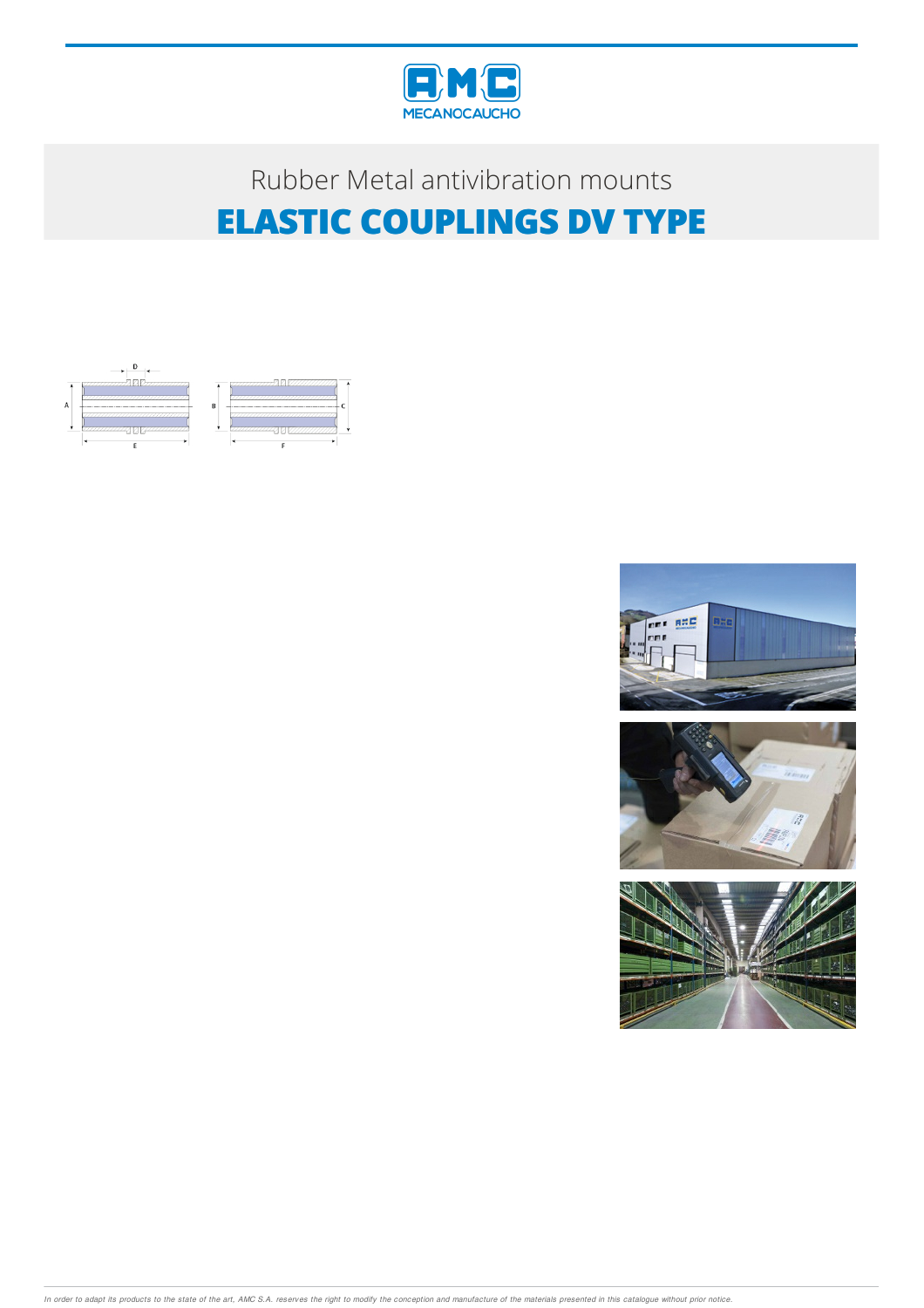

## Rubber Metal antivibration mounts **ELASTIC COUPLINGS DV TYPE**

#### DRAWINGS



### DIMENSIONS

| <b>Type</b> | (mm.) | (mm.) | (mm.) | (mm.) | Max. Load<br>(kg.) | Code   |
|-------------|-------|-------|-------|-------|--------------------|--------|
| OLD DV 10   | 16    | 35    | 16    |       | 26                 | 160210 |
| OLD DV 40   | 32    | 70    | 32    | 10    | 86                 | 160212 |
| OLD DV 80   | 40    | 115   | 40    |       | 167                | 160214 |